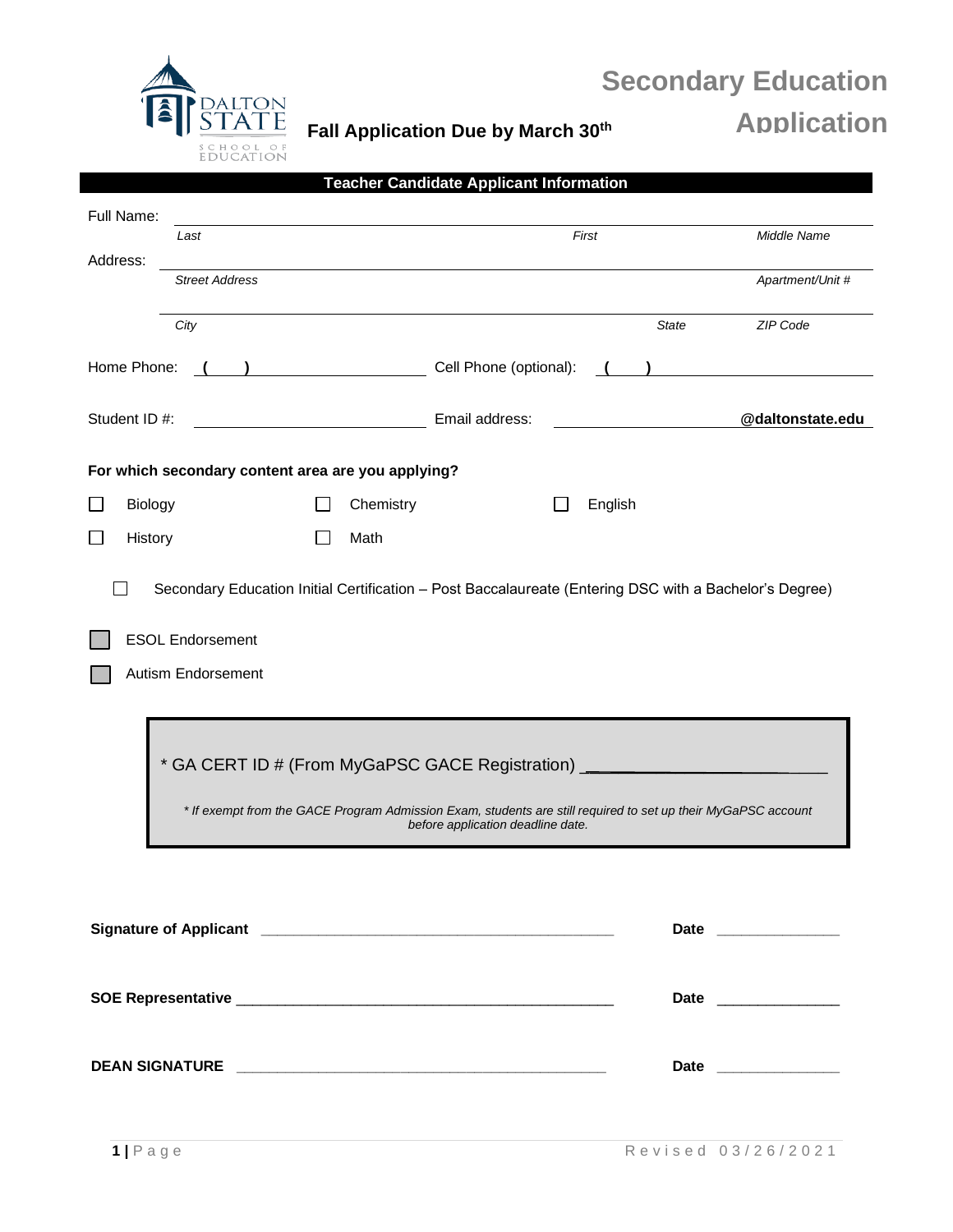Student Name \_\_\_\_\_\_\_\_\_\_\_\_\_\_\_\_\_\_\_\_\_\_\_\_\_\_\_\_\_\_\_\_\_ Student ID# \_\_\_\_\_\_\_\_\_\_\_\_\_

### **APPLICATION REQUIREMENTS - STUDENT CHECK OFF LIST**

### **\*\*ADMISSION TO DALTON STATE COLLEGE IS REQUIRED BEFORE ACCEPTANCE INTO THE TEACHER EDUCATION PROGRAM\*\***

- \_\_\_\_\_1. Completed 30 core academic hours
- \_\_\_\_\_2. Obtained a School of Education Program GPA of 2.7 or above, cumulative, in academic work
	- \_\_\_\_\_3. Completed all **Area A** courses with a grade of *C* or above
- \_\_\_\_\_4. Completed all **EDUC 2110, EDUC 2120, and EDUC 2130** with a grade of *C* or above
- \_\_\_\_\_5. Completed **COMM 1110**: Oral Communications with a grade of *C* or above
- \_\_\_\_\_6. Completed **PSYC 1101**: Intro to Psychology with a grade of *C* or above
- \_\_\_\_\_7. Completed these courses in your content area with grades of C or above: BIOLOGY BIOL 1107K and BIOL 1108K; **OR** CHEMISTRY – CHEM 1211 and 1212; **OR** ENGLISH – ENGL 3010 plus 3 credit hours of a 3000 level ENGL; **OR** HISTORY – HIST 3000 plus 3 credit hours of a 3000 level HIST; **OR** MATH - 8 credit hours of content curriculum courses (MATH 2253, 2254, 2255, etc.)
- 8. Passed all three GACE Program Admissions Exams, or evidence of exemption<sup>\*</sup> (See exemption status below.)
- 9. Teacher Liability Insurance is up-to-date.
- 10. Read and signed the DSC/GaPSC Honesty Policy
- 11. Two letters of reference from professional sources (reference forms attached)
	- \* One recommendation MUST be from your EDUC 2110 Instructor
- 12. Completion of the Mandated Reporters: Critical Links and Protecting Children of Georgia online training
- 13. Passed the Georgia PSC Code of Ethics Assessment.
- 14. Attended the Secondary Orientation
- **\_\_\_\_15. Signed the Schedule of Courses**
- \_\_\_\_16. Reviewed this check off sheet
- 17. Completed and submitted Application for Admission to Secondary Teacher Education by the posted due date

\*\*Exemption from GACE Program Admissions Exams:

**SAT** = minimum combined verbal and math score of 1000; we will require the newly calibrated SAT score minimum of 1080 on score reports dated on or after **July 1, 2019**. or

**ACT** = minimum combined English and math score of 43; or

**GRE** = if tested prior to August 1, 2011, a minimum combined verbal and quantitative score of 1030. If tested after August 1, 2011, a minimum combined verbal and quantitative score of 297.

### **RETENTION POLICY**

In addition to the specific requirements for admission to teacher education, the candidate must meet the following requirements for retention in teacher education programs:

- 1. Maintain a minimum 2.7 GPA each semester
- 2. Earn a grade of *C* or better in all professional education block courses, field experience courses, and supporting professional education courses
- 3. Complete successfully all field experience requirements
- 4. Achieve appropriate scores on teacher candidate APBD and TCOI assessments each semester
- 5. Present knowledge, skills, and attitudes appropriate in the various stages of the preparation program, including the demonstration of responsible and professional behaviors and interactions with peers, faculty, and children.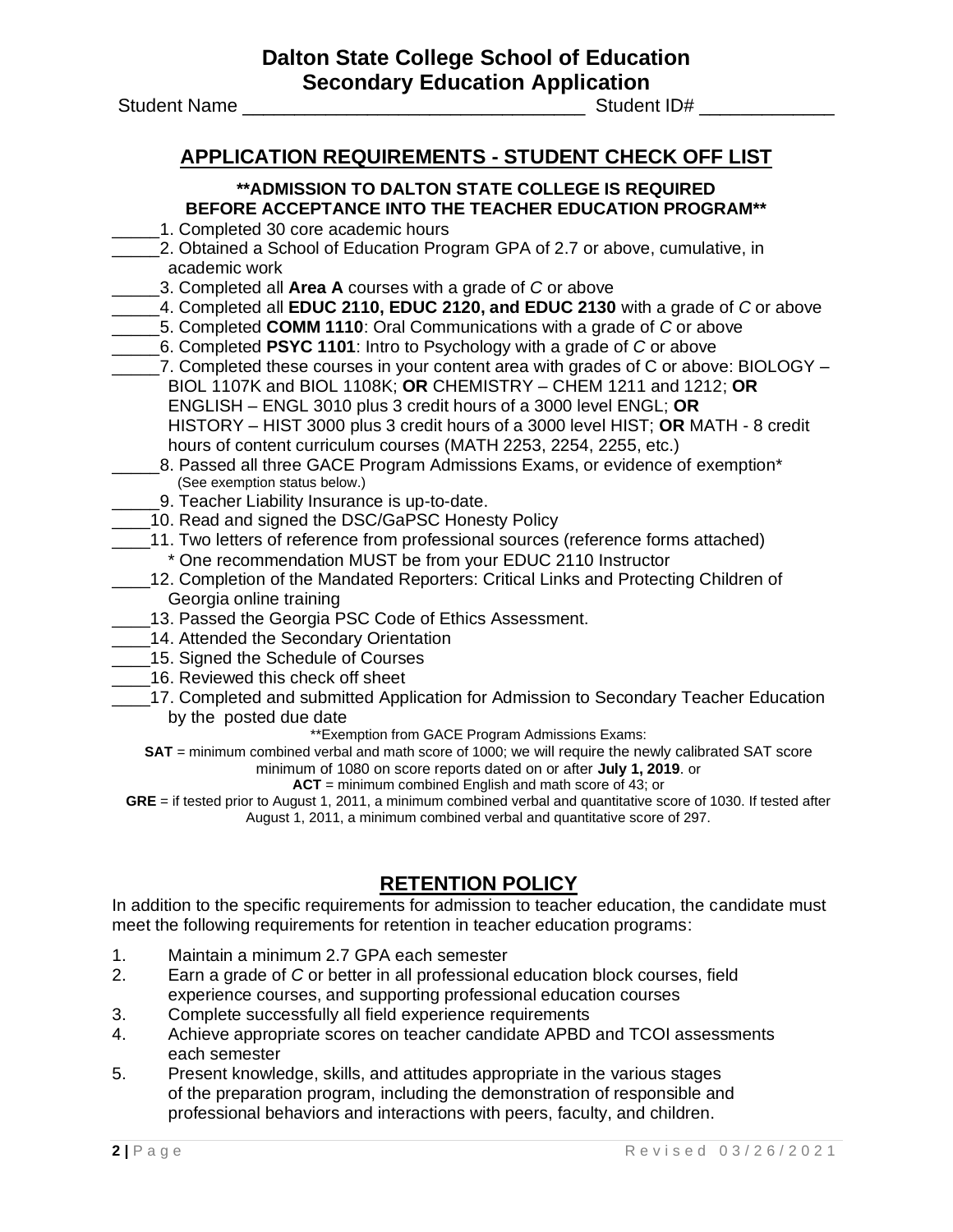Student Name \_\_\_\_\_\_\_\_\_\_\_\_\_\_\_\_\_\_\_\_\_\_\_\_\_\_\_\_\_\_\_\_\_ Student ID# \_\_\_\_\_\_\_\_\_\_\_\_\_

## **SCHEDULE OF EDUCATION COURSES**

#### **PES I Courses 5 credit hours**

**EDUC 3902** : Curriculum & Assessment for Secondary Students

**EDUC 3272** : Classroom Management Seminar I for Secondary Students

*\* 15 hours per week in field experience; LiveText Purchase*

#### **PES II Courses 5 credit hours**

**EDUC 4901**: Methods & Strategies for Secondary Teachers

**EDUC 3273**: Classroom Management Seminar II for Secondary Students

*\* 15 hours per week in field experience*

### **PES III Courses 5 credit hours**

**EDUC 3120**: Teaching Diverse Learners

**EDUC 3274**: Classroom Management Seminar III for Secondary Students

*\* 15 hours per week in field experience*

#### **PES IV Courses- Internship 12 credit hours**

**EDUC 4953**: Internship for Secondary Students **EDUC 3120**: Internship Seminar for Secondary Students **READ 3456**: Reading & Writing Across the Curriculum

*\*15 weeks in field experience*

**\*As indicated by my signature below, I have read and understand the Secondary Education schedule of courses.**

**Signature: \_\_\_\_\_\_\_\_\_\_\_\_\_\_\_\_\_\_\_\_\_\_\_\_\_\_\_\_\_\_\_\_\_\_\_\_\_\_\_ Date: \_\_\_\_\_\_\_\_\_\_\_**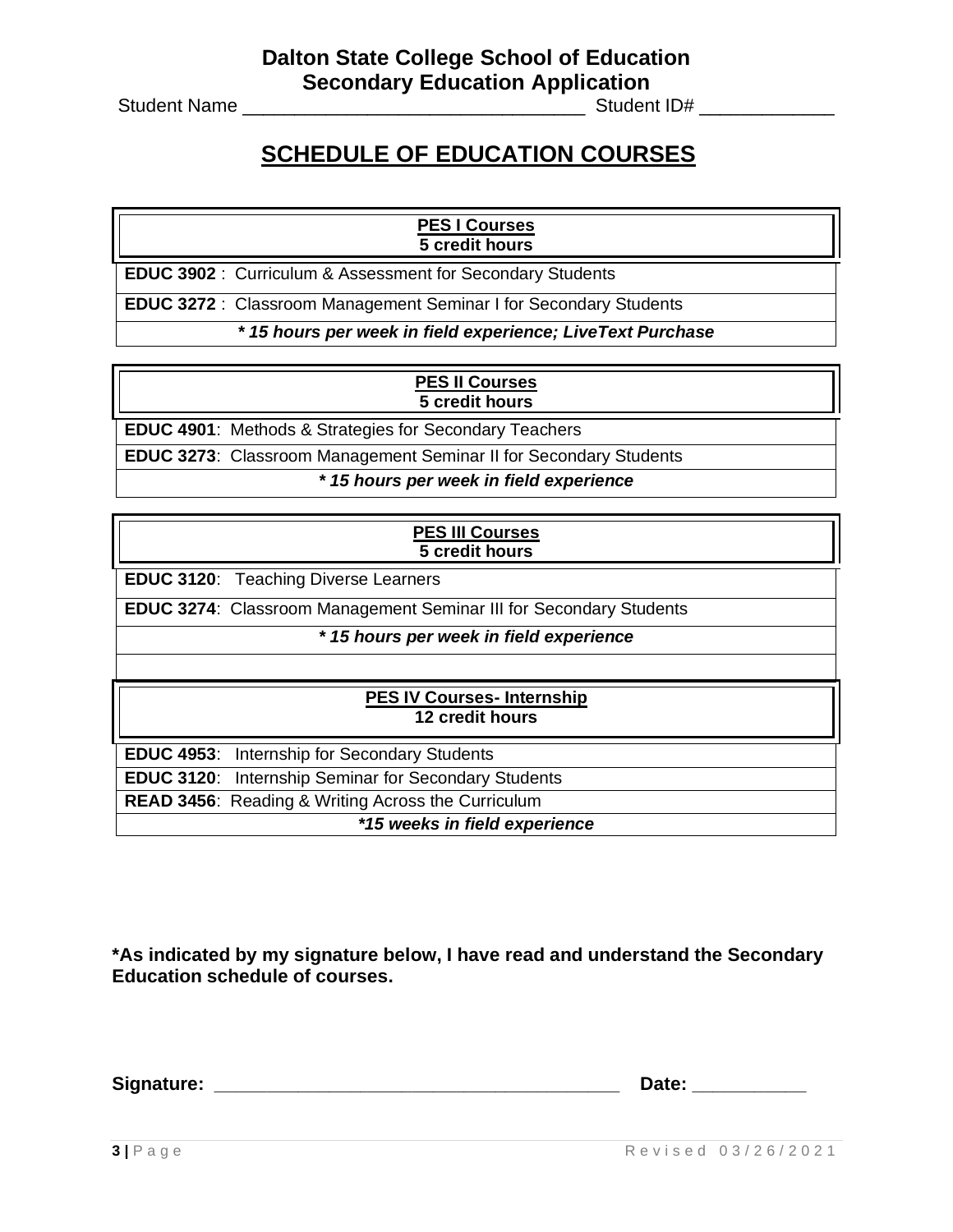Student Name \_\_\_\_\_\_\_\_\_\_\_\_\_\_\_\_\_\_\_\_\_\_\_\_\_\_\_\_\_\_\_\_\_ Student ID# \_\_\_\_\_\_\_\_\_\_\_\_\_

Georgia Professional Standards Commission – Georgia Code of Ethics

### **Effective January 1, 2018**

### **505-6-.01 THE CODE OF ETHICS FOR EDUCATORS**

(1) Introduction. The Code of Ethics for Educators defines the professional behavior of educators in Georgia and serves as a guide to ethical conduct. The Professional Standards Commission has adopted standards that represent the conduct generally accepted by the education profession. The code defines unethical conduct justifying disciplinary sanction and provides guidance for protecting the health, safety and general welfare of students and educators, and assuring the citizens of Georgia a degree of accountability within the education profession.

(d) Standard 4: **Honesty** - An educator shall exemplify honesty and integrity in the course of professional practice. Unethical conduct includes but is not limited to, falsifying, misrepresenting or omitting:

- 1. professional qualifications, criminal history, college or staff development credit and/or degrees, academic award, and employment history;
- 2. information submitted to federal, state, local school districts and other governmental agencies;
- 3. information regarding the evaluation of students and/or personnel;
- 4. reasons for absences or leaves;
- 5. information submitted in the course of an official inquiry/investigation; and
- 6. information submitted in the course of professional practice.

My signature verifies that:

a) I have read the Georgia Code of Ethics honesty policy above and I understand that as a Teacher Candidate enrolled in the School of Education program at Dalton State College, I must be honest when reporting field placement hours that I have completed during a given semester; b) I understand that if it is determined that I have falsified hours or forged signatures, I will fail field experience for the given semester, and may be subject to being dismissed from the School of Education program. In order to be readmitted to the program, I will have to file an appeal and will be subject to repeating all the required field experience hours and the seminar class for the given semester in which documentation was falsified;

c) I understand that if I have questions regarding the honesty policy or possible consequences of falsifying placement hours and/or signature(s) documentation, it is my responsibility to conference with the Director of Field Experiences or the Dean of the School of Education to reach full understanding of the policy, and

d) I understand that field experience hours and signatures I submit are subject to verification by the Director of Field Experiences.

Print Name Legal Name

TCs' Signature Date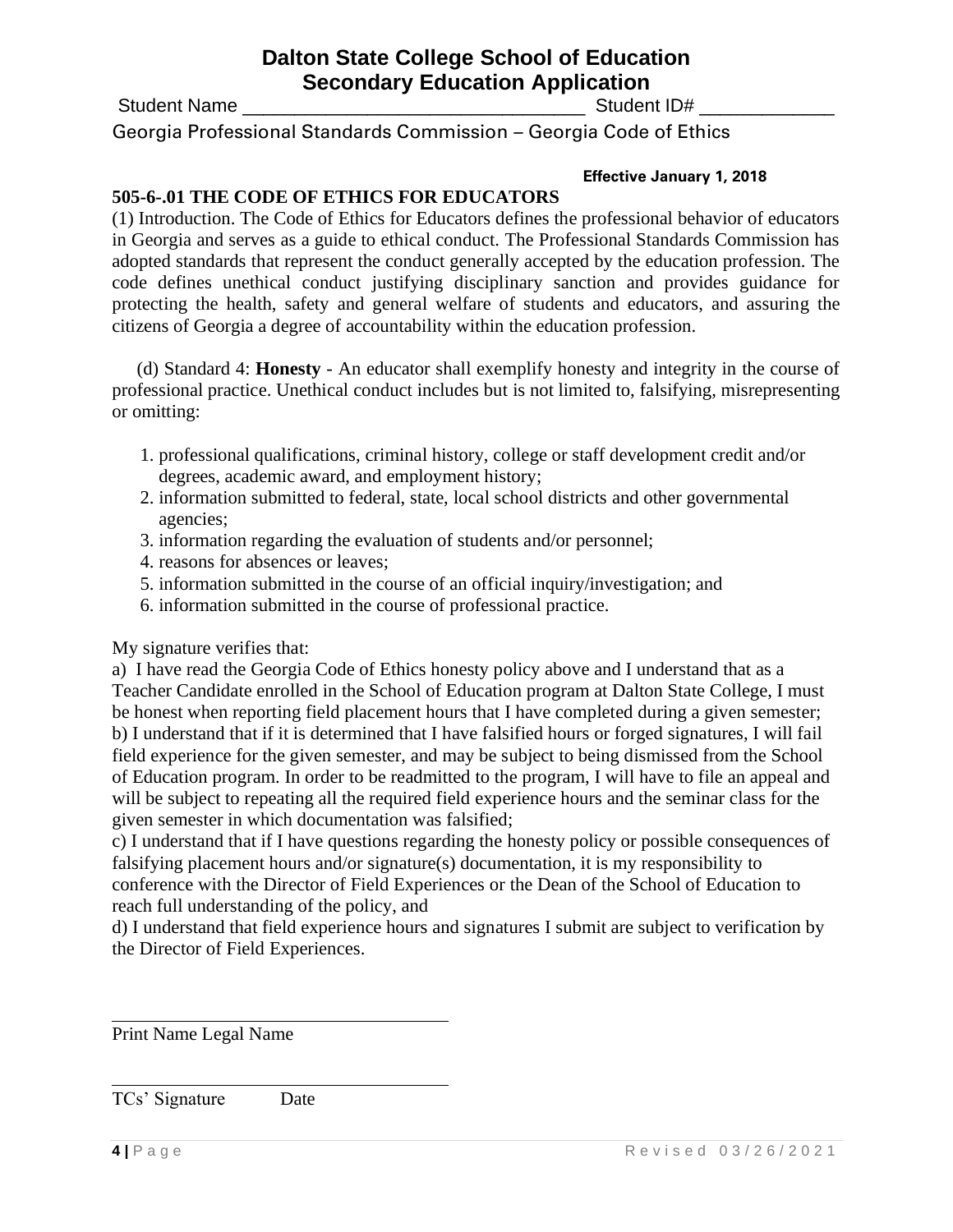Student Name \_\_\_\_\_\_\_\_\_\_\_\_\_\_\_\_\_\_\_\_\_\_\_\_\_\_\_\_\_\_\_\_\_ Student ID# \_\_\_\_\_\_\_\_\_\_\_\_\_

### **RECOMMENDATION FOR TEACHER EDUCATION ADMITTANCE**

**Optional Statement**: I hereby authorize Dalton State College to use confidential information, including but not limited to letters, statements, and recommendations received in connection with my request for admission, to determine admission to the School of Education, and I hereby waive my right of access to these materials.

Signature \_\_\_\_\_\_\_\_\_\_\_\_\_\_\_\_\_\_\_\_\_\_\_\_\_\_\_\_\_\_\_\_\_\_\_\_\_\_\_\_\_\_\_\_\_\_\_\_\_\_\_\_\_\_\_ Date \_\_\_\_\_\_\_\_\_\_\_\_\_\_\_

The applicant has indicated above whether access to this recommendation has been waived. We appreciate your cooperation.

#### **Please mail to: School of Education, Dalton State College, 650 College Drive, Dalton, GA 30720**

| <b>EVALUATION AREA</b>    | <b>BELOW</b><br><b>AVERAGE</b> | <b>AVERAGE</b> | <b>ABOVE AVERAGE</b><br>(UPPER 25%) | <b>SUPERIOR</b><br>(TOP 10%) |
|---------------------------|--------------------------------|----------------|-------------------------------------|------------------------------|
| Written Expression        |                                |                |                                     |                              |
| Oral communication skills |                                |                |                                     |                              |
| Character/Integrity       |                                |                |                                     |                              |
| Disciplined work habits   |                                |                |                                     |                              |
| Attitude                  |                                |                |                                     |                              |
| Intellectual ability      |                                |                |                                     |                              |
| Initiative and Motivation |                                |                |                                     |                              |

Recommendation to become a classroom teacher of elementary children

\_\_\_\_\_ Strongly Recommend \_\_\_\_\_\_ Recommend

Let Recommend with reservation (please call me) The Commet Do not recommend

Please add any additional comments that might assist us in making a judgment about the applicant's admission to Teacher Education.

| Printed Name | Relationship to Candidate |  |
|--------------|---------------------------|--|
| Position     | Address                   |  |
| Signature    | Date                      |  |